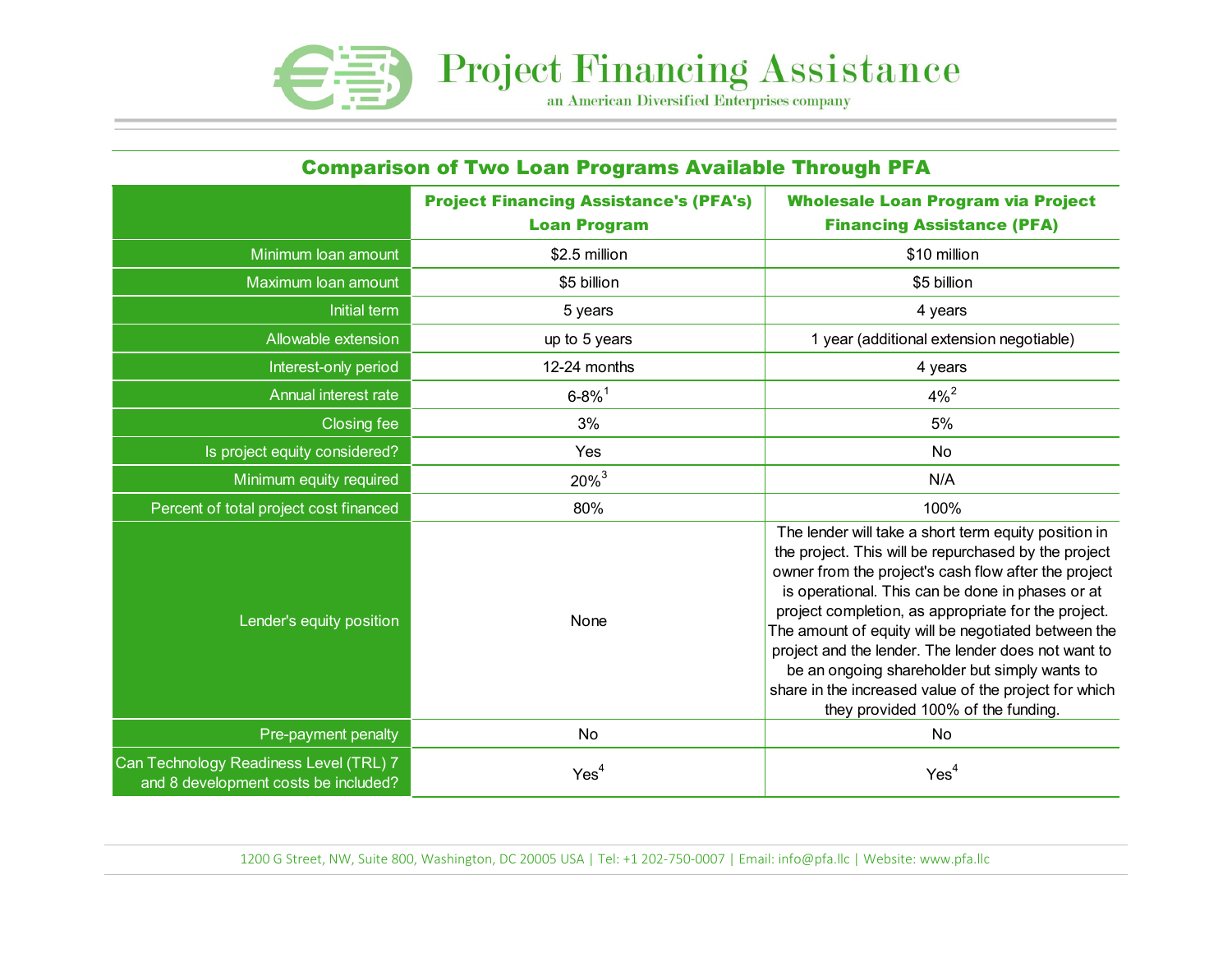

| Can financing for pre-construction costs<br>be included?          | Yes <sup>4</sup>                                                                                                                                                                                                                                                                                                                                                                                                                                                                                                         | Yes <sup>4</sup>                                                                                                                                                                             |
|-------------------------------------------------------------------|--------------------------------------------------------------------------------------------------------------------------------------------------------------------------------------------------------------------------------------------------------------------------------------------------------------------------------------------------------------------------------------------------------------------------------------------------------------------------------------------------------------------------|----------------------------------------------------------------------------------------------------------------------------------------------------------------------------------------------|
| Are startups eligible to apply for<br>financing?                  | Yes                                                                                                                                                                                                                                                                                                                                                                                                                                                                                                                      | Yes                                                                                                                                                                                          |
| Can first-of-their-kind projects and<br>technologies be financed? | Yes                                                                                                                                                                                                                                                                                                                                                                                                                                                                                                                      | Yes                                                                                                                                                                                          |
| Personal or corporate guarantees<br>required?                     | No                                                                                                                                                                                                                                                                                                                                                                                                                                                                                                                       | No                                                                                                                                                                                           |
| Eligible loan costs                                               | Eligible loan costs: Project related expenses for<br>preparation of project financing documentation,<br>borrower attorney fees, lender due diligence and<br>legal fees, front-end engineering and design<br>(FEED), construction, start-up, scale-up to full<br>commercial name-plate capacity, principal and<br>interest payments and working capital from loan<br>closing up through the first year of operations<br>following start up, and a reserve fund of up to 10%<br>of the loan amount to cover contingencies  |                                                                                                                                                                                              |
| Project staging requirements                                      | The following must be completed within 4 years<br>of loan closing: Final TRL 7 and 8 development,<br>front-end engineering and design (FEED),<br>construction, start-up, and scale-up of operations to<br>full name-plate capacity                                                                                                                                                                                                                                                                                       | The following must be completed within 3 years<br>of loan closing: Final TRL 7 and 8 development,<br>FEED, construction, start-up, and scale-up of<br>operations to full name-plate capacity |
| End-of-initial-term project requirement                           | The project must have been in full name-plate, commercial operation for a minimum of 12 months<br>and 1 day prior to the end of the loan's initial term, with financial statements for this period showing a<br>positive view of the project's revenues, operating expenses, and EBIDTA, so the project can be<br>considered a fully "bankable" project by the end of its initial term and, thus, can meet the requirements of<br>traditional lenders for refinancing and financing of follow-on and additional projects |                                                                                                                                                                                              |
| <b>Application fee</b>                                            | None                                                                                                                                                                                                                                                                                                                                                                                                                                                                                                                     | None                                                                                                                                                                                         |
| Due diligence and attorney fees                                   | € 25,000                                                                                                                                                                                                                                                                                                                                                                                                                                                                                                                 | \$25,000 retainer <sup>5</sup>                                                                                                                                                               |
| When are fees due?                                                | Upon acceptance of Initial Funding Submission by<br>PFA and issuance of LOI and invitation to proceed                                                                                                                                                                                                                                                                                                                                                                                                                    | Upon engagement                                                                                                                                                                              |
| <b>Financing deposit</b>                                          | No                                                                                                                                                                                                                                                                                                                                                                                                                                                                                                                       | Collateral deposit: 10% of loan amount<br>up to a loan amount of \$500 million; 7.5% of<br>loan amount thereafter <sup>6</sup>                                                               |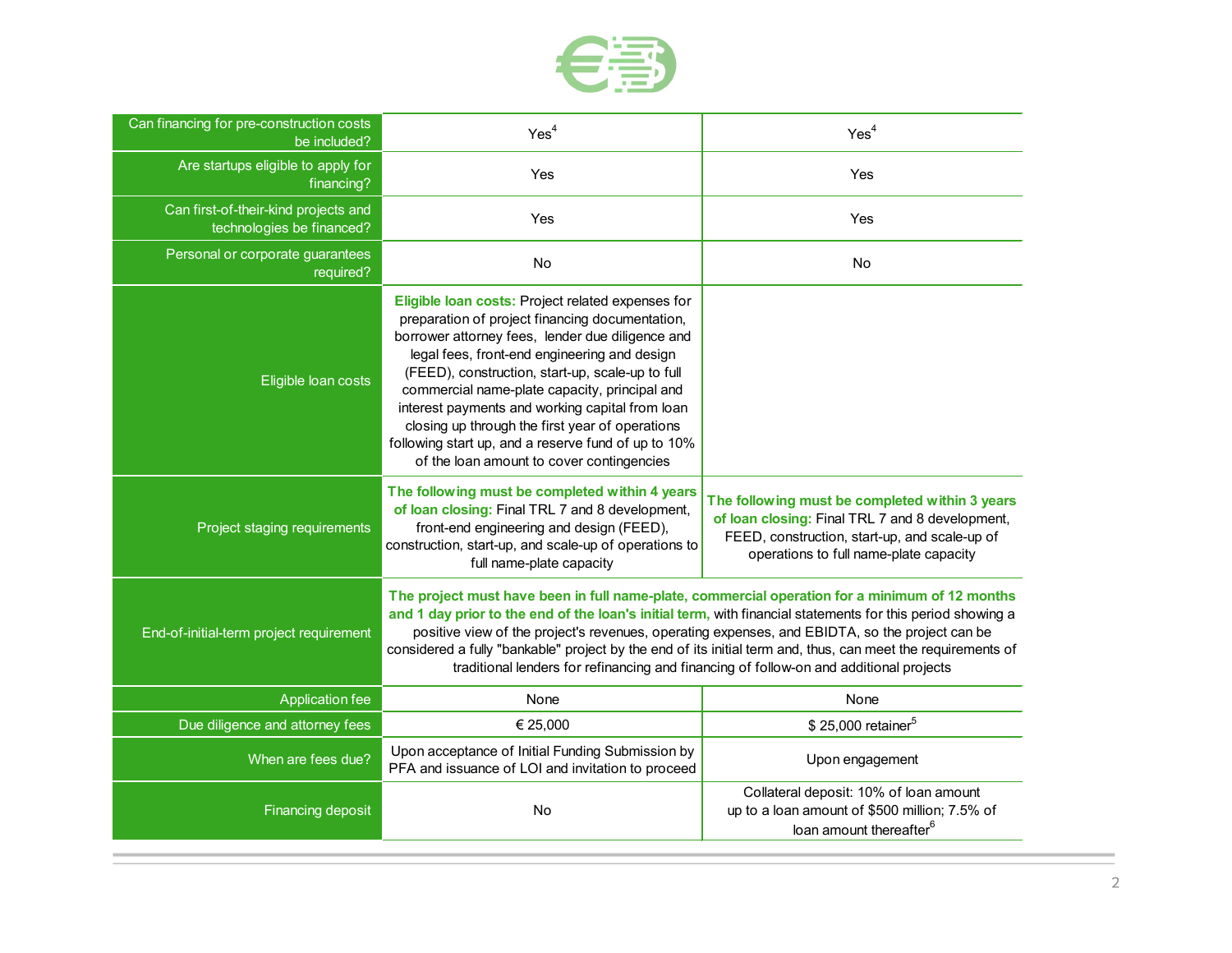

| Holding period                                                                                 | N/A                                                                                                                                                                                                                                                                                                                                                                     | 15 months                                                                                                                             |  |  |
|------------------------------------------------------------------------------------------------|-------------------------------------------------------------------------------------------------------------------------------------------------------------------------------------------------------------------------------------------------------------------------------------------------------------------------------------------------------------------------|---------------------------------------------------------------------------------------------------------------------------------------|--|--|
| Are these funds released back to the<br>depositor in full at the end of the holding<br>period? | N/A                                                                                                                                                                                                                                                                                                                                                                     | Yes                                                                                                                                   |  |  |
| Interest paid                                                                                  | N/A                                                                                                                                                                                                                                                                                                                                                                     | 10-20% APR paid quarterly, plus participation in the<br>lender's portion of the short-term equity in the<br>project <sup>7</sup>      |  |  |
|                                                                                                | <b>See PFA's Application Requirements</b>                                                                                                                                                                                                                                                                                                                               |                                                                                                                                       |  |  |
| Underwriting requirements/documents                                                            | Also: KYC document package: proof of identity (with a picture ID) and proof of address (either<br>permanent or current); acceptable documents include: passport, driver's license, voter's ID card,<br>Aadhaar letter/card, NREGA card, PAN card, utility bills                                                                                                         |                                                                                                                                       |  |  |
| <b>Typical funding timeline</b>                                                                | 10 days - review of online financing request<br>10 - 20 days - review of Introductory Business Plan<br>45 - 60 days - review of Full Business Plan<br>30 days - funding of proceeds                                                                                                                                                                                     | 10 days - review of financing request<br>Upon invitation to proceed:<br>45-60 days: underwriting<br>60 - 90 days: funding of proceeds |  |  |
| Release of loan tranches                                                                       | As needed, based on approved Draw Down schedule and Use of Funds statements                                                                                                                                                                                                                                                                                             |                                                                                                                                       |  |  |
| Security                                                                                       | General Security Agreement (GSA) placed on assets financed by loan (additional security may be<br>required for projects considered high risk)                                                                                                                                                                                                                           |                                                                                                                                       |  |  |
| Restriction on project locations                                                               | Loans are available for projects in 84 countries (those with stable governments and economies with a<br>BB+ credit rating or better). Loans are not available to projects in countries with dictatorships or<br>authoritarian governments; however, there are seven exceptions to this: Bahrain, Laos, Oman, Qatar,<br>Saudi Arabia, United Arab Emirates, and Vietnam. |                                                                                                                                       |  |  |

 $1$  Interest rate is based on the Project Financing Assistance (PFA) risk assessment

 $^{\rm 2}$  Employment-creating projects likely qualify for a 50% interest rate reduction

 $^3$  Equity can be made up of cash; project-related real estate; and documented expenditures (as applicable) for construction and operation of prototypes and pilot and commercial demonstration facilities; patent applications and licensing fees (but not for intellectual property, or IP, which has no commercial value until the IP has been successfully deployed at full commercial scale); geological, soil, water, air, emission, discharge, and consumption sampling and testing; environmental studies, assessments, and mitigation; lifecycle analyses; feasibility, economic impact, marketing, and feedstock and raw material supply studies; project, technology, and risk assessments; cost analysis, budgeting, and financial modeling; site control (lease, option, or purchase); front-end engineering and design; permitting; site preparation; equipment purchases and deposits; supply and offtake agreement negotiations/advertising and marketing to generate sales; and project-related salaries. benefits, and administrative costs.